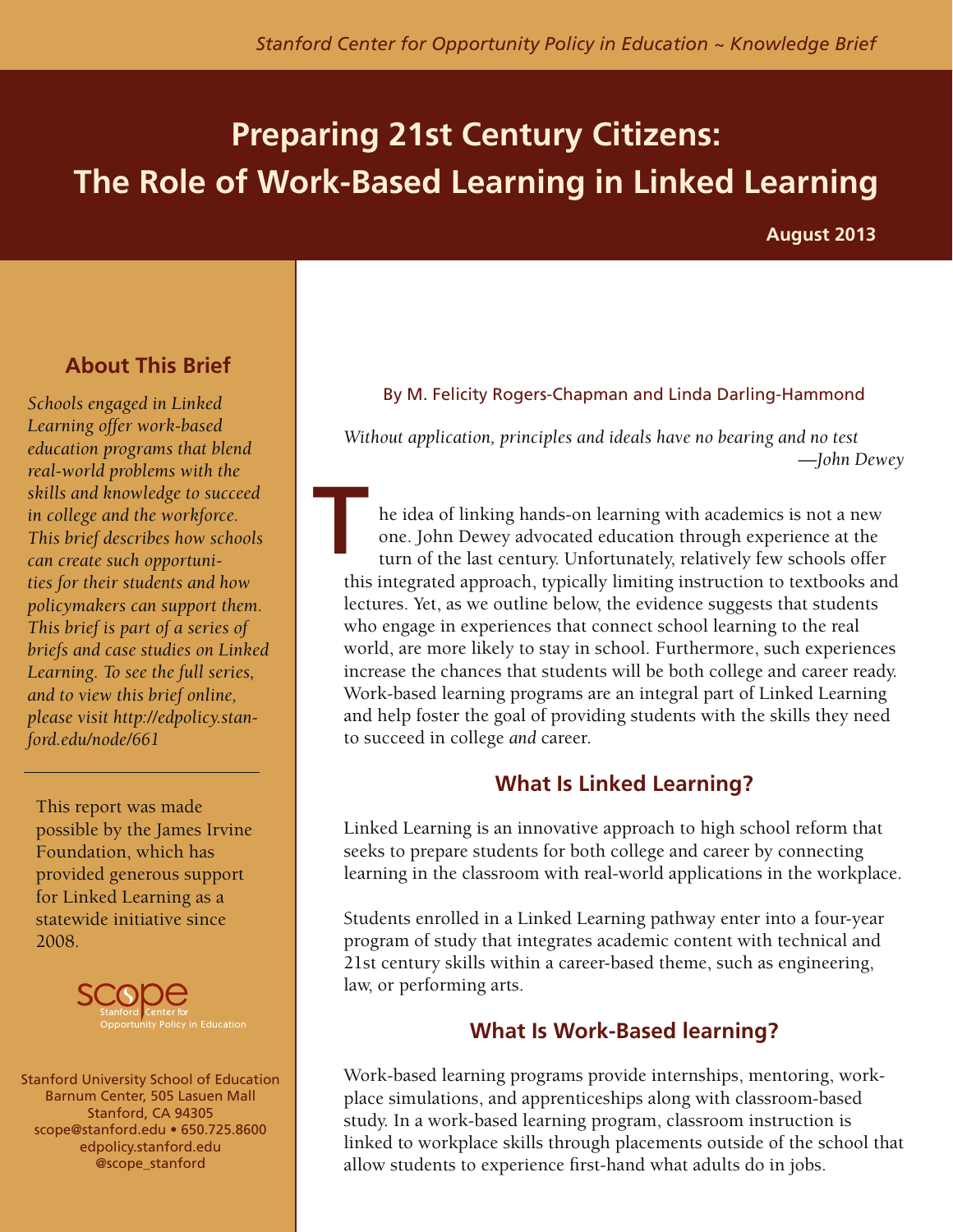# **Benefits of Work-Based Learning**

Work-based learning programs provide both social and academic benefits for students. In a seven-year study of one California work-based learning program, researchers found that minority students participating in work-based programs entered college at twice the rate of non-participating minority students and that college enrollment rates were higher for all students in the program when compared to local and state student populations (CART, 2011).

In addition to higher enrollment in college programs, work-based learning programs provide these benefits:

**Connections between classroom and real-world learning:** Work-based learning links what students learn in school to the skills and knowledge needed for real-world careers. Students apply their classroom knowledge to real-world problems, a key component of the newly adopted Common Core State Standards.

**High student completion rates:** Work-based programs are linked to career-themed pathways through community college and four-year programs. Many students drop out of high school and college programs in part because they are unable to see any connection between what they are learning and what they may one day be doing professionally. They ask, "Why do I have to learn this?" By linking student learning to career pathways, work-based learning programs can lower the dropout rate (NAF, 2011). Indeed, research has found that students in work-based learning programs complete related coursework at high rates and have higher attendance and graduation rates than those not enrolled in such programs (Colley & Jamison, 1998).

**Student ownership:** In work-based learning programs, students have the opportunity to explore potential career options. They can ask questions of professionals working in the industry and get an inside view of what different careers may look like. Workbased learning programs help students identify career interests and skills by providing connections to industry professionals and opportunities to see options first hand. Students can then select courses of study that are tied to their individual career goals.

**Development of critical skills:** Whether students choose a career right out of high school or after college, all future members of the workforce need to develop the socalled "soft skills," such as creative problem solving, conflict resolution, communication, and teamwork. In addition to these skills, employers want to hire individuals who display positive social skills such as self-respect and reliability (Bremer & Madzar, 1995). Work-based learning programs provide the opportunity for students to develop the skills that will be highly valued in future careers.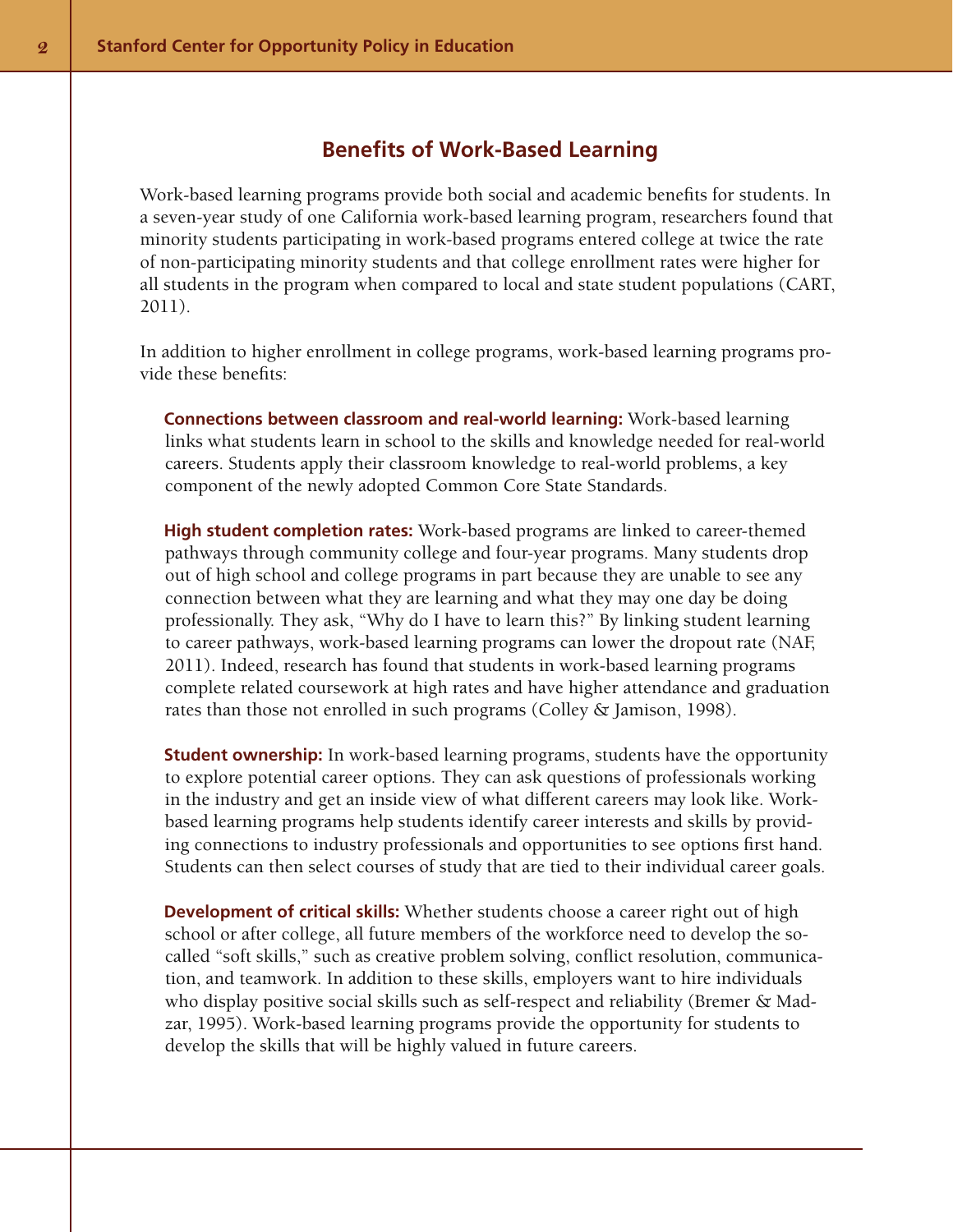# **Elements of a Quality Work-Based Learning Program**

#### **Community Partnerships**

A high quality work-based learning program does not place college- and career-readiness into separate silos but instead connects rigorous academic classroom learning with vocational coursework that merges in-classroom experiences with industry-related opportunities. For example, in San Francisco, individual attorneys work with students to prepare for mock-trial through classroom activities (Alliance for Excellent Education, 2013). The attorneys also partner with teachers to help students prepare resumes, go through the interview process, and complete college applications. Mentors share their own college experiences and work with students to navigate the financial aid process.

To create these kinds of experiences, networking and collaboration opportunities are vital. Schools like Construction Tech Academy, on the Kearny High School campus in San Diego, Calif., have an advisory board of industry professionals that facilitate visits to construction sites, connect teachers with potential mentors and internship opportunities, fundraise for supplemental funds, and give valuable insight into grade-level projects. (See sidebar, below.) Teachers also benefit from professional development opportunities facilitated through advisory-board connections. These connections enable them to learn about industry programs and provide connections with industry professionals, enabling them to align curriculum to authentic real-world problems that occur within the industries their students are exploring.

Connecting curriculum to real-world experiences requires teachers to work with industry professionals and with each other. Joint planning time for teachers facilitates the development of integrated curriculum and authentic assessment tools. The school day is organized to provide time for teachers to develop curriculum that integrates subject-matter learning that extends to work-based learning experiences. For example, teachers might develop a course in social justice that includes a part-time internship working with an organization that serves the community.

#### **Performance-Based Assessments**

Learning and accountability employ performance-based or mastery learning assessments in which students can demonstrate deep knowledge and skills. These assessments occur frequently as an integral part of the work—not just as exit tools or a one-time, high-stakes test. Teachers work with industry professionals to set authentic work-based learning outcomes for students, deciding what they are and how they will be measured. Rubrics serve as a tool for authentic assessment of work-based learning. For example, at New Tech High School in Napa, Calif., Algebra 2 students apply their algebraic knowledge to compare the benefits and drawbacks of different types of hybrid cars. They then present their findings to a group of parents and teachers who evaluate students on each of eight student learning outcomes.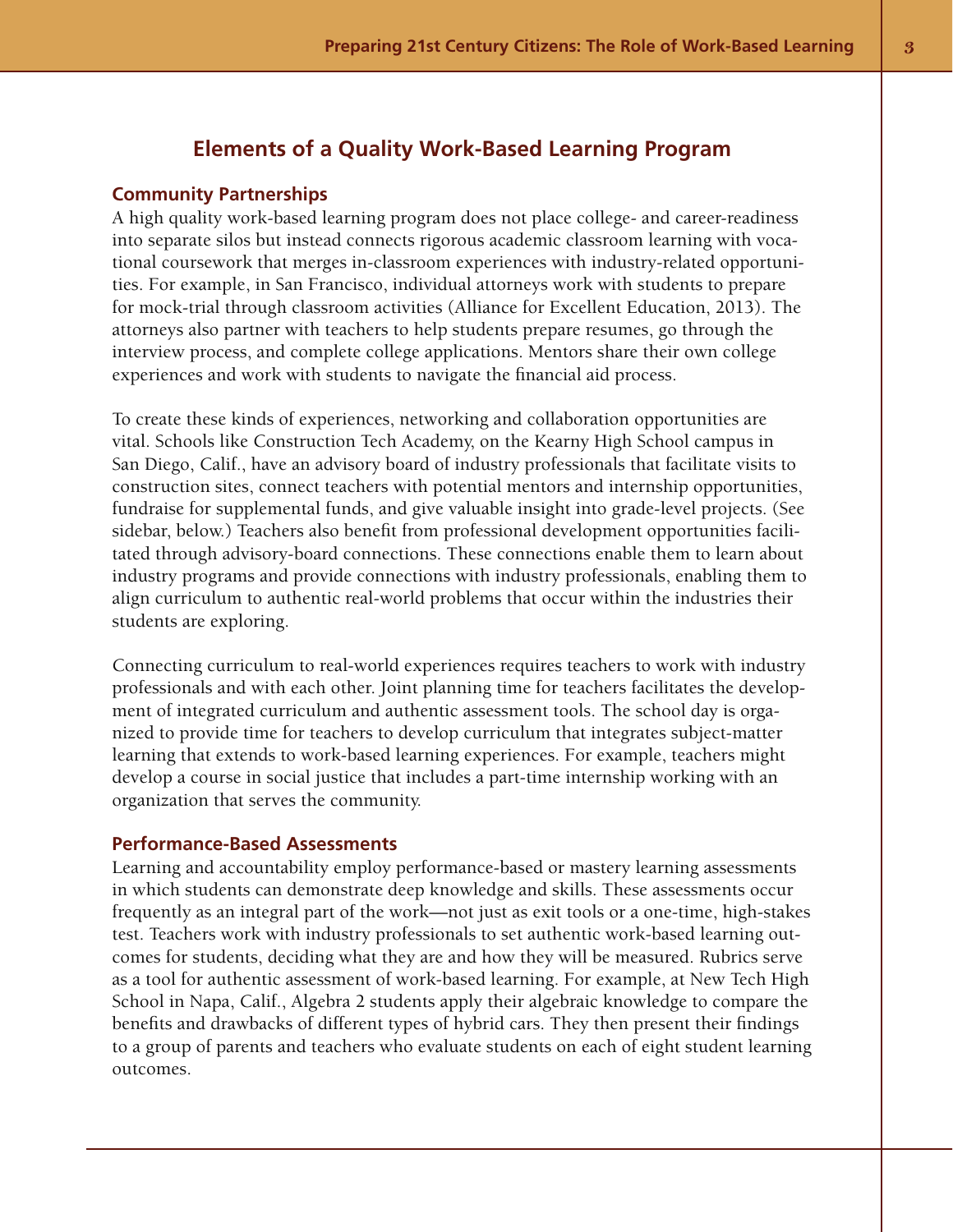# **Spotlight: Work-Based Learning in Action Kearny Construction Tech Academy, San Diego, CA**

Kearny Construction Tech Academy (CTA) exemplifies a successful work-based learning program. CTA provides three pathways that integrate architecture, engineering, and construction into all areas of the curriculum:. Professionals from these fields collaborate with students and review their work, providing authentic assessment. The ongoing commitment at CTA to a strong work-based learning program has resulted in numerous positive student outcomes. For example, the graduation rate at CTA in 2011 was 92.4%, and 36% of those graduates had successfully completed the "a-g" requirements needed for admission into the University of California and California State University systems. A large majority of students, typically around 80%, are admitted to two- and four-year college, and the remainder are often placed in apprenticeship programs for skilled trades (San Diego Unified School District, 2013; School Redesign Network, 2007).

Successful strategies used at CTA include:

- Assigning student complex projects connected to real-world situations in the fields of engineering, architecture, and construction. For example, ninth grade students explore the inner workings of an amusement park through an onsite visit to nearby Legoland while it is closed and then design their own amusement park project. Students develop a site plan, generate scale drawings, and present their design to industry professionals.
- Connecting professional development with curriculum and industry. Teachers attend a two-week camp every summer to support use of integrated curriculum and authentic assessment tools. At this camp they develop projects that connect academic content to real world projects.
- Providing a college- and career-readiness focus in which students take a college-preparatory sequence and a full sequence of vocational coursework. The senior portfolio required of all students at CTA includes a resume, college application, and budget for college expenses.
- Designing schedules to accommodate real-world learning using block scheduling; opportunities for concurrent enrollment in college, university and trade programs for credit; and other flexible scheduling of traditional coursework. Block scheduling allows students to take eight courses instead of six over the course of a school year, providing them with time in 12th grade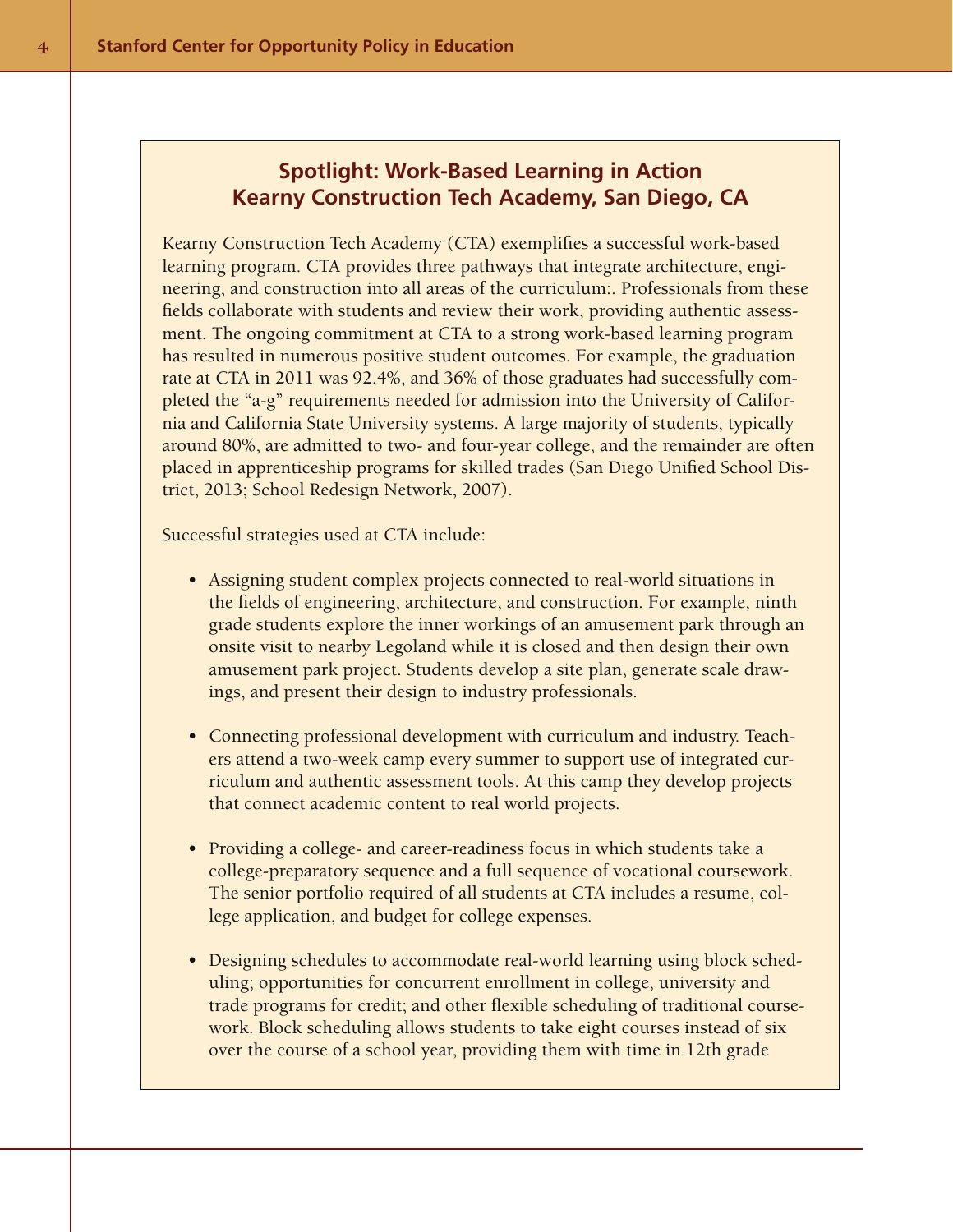## *Spotlight (continued)*

to participate in internships where they can apply their skills to real-world problems and still complete coursework that will prepare them for college.

- Creating individual learning plans and instruction allowing students to move seamlessly between real-world work experiences and on-site instruction.
- Maintaining frequent communication between parents and teachers, including bi-monthly reports that track each student's progress.
- Building strong partnerships with post-secondary programs. For example, CTA students with qualifying GPAs are guaranteed admission to the San Diego State Construction Management program.

Source: Friedlaender, et al. (2007); EdDate (2012).

Developing high-quality work-based learning programs in schools requires:

- **Integrated, relevant curriculum:** Schools develop curriculum that integrates subject-matter learning and extends to work-based learning experiences. It is not enough to place students in internships or pair them with mentors. Successful work-based learning programs have a curriculum that includes goals for both students and employers and instruction from both academic and industry-related individuals.
- **Integrated career-related activities:** Such activities are integrated into all aspects of the curriculum. Work-based programs help students to be active learners and to develop career awareness, exploration, and preparation (NAF, 2012). Career awareness occurs by introducing students to a wide variety of fields and careers and the post-secondary education requirements associated with them. Career exploration activities provide students with experiences that help refine their areas of interest and explore them deeply. During career preparation, students have the opportunity to engage in in-depth experiences related to a specific career. These career activities are usually followed by one or more internships, typically occurring during 11th or 12th grade.
- • **The use of authentic assessments:** These assessments serve to hold all involved accountable for the learning that occurs on and off the school site. Work-based learning programs employ performance-based or mastery learning assessments that allow students to demonstrate deep learning of skills and knowledge. These assessments occur not only as exit tools but also throughout the year. They present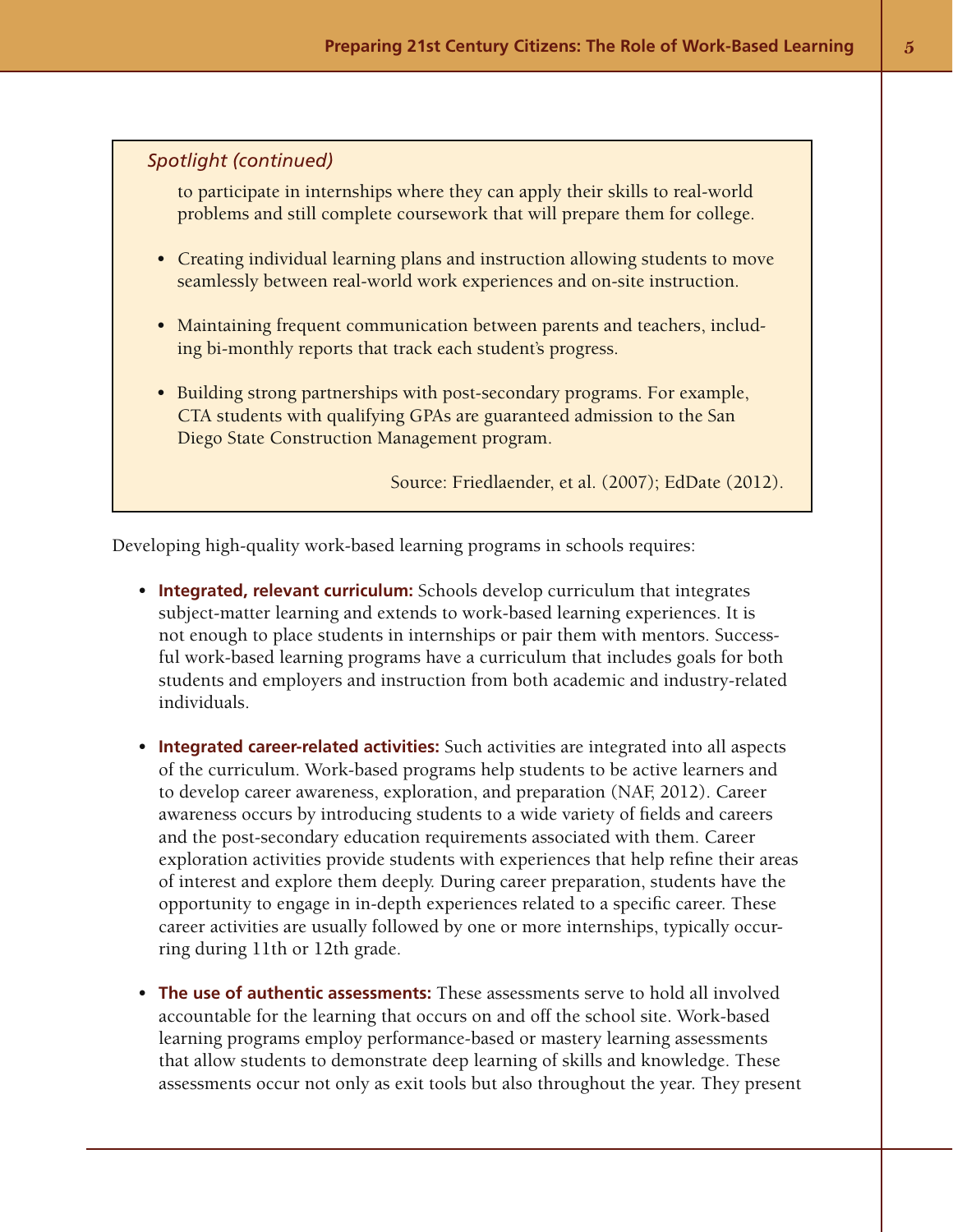multiple opportunities for students to demonstrate mastery and for teachers to identify and support struggling students rather than focusing solely on a one-time, high-stakes test. To implement these assessments, schools set explicit goals that are agreed to by teachers, students, and community partners. They determine in advance how they will measure student success and in what ways students will present or demonstrate the learning from the work-based experience. They create rubrics aligned to specific student outcomes that provide a tool for holding students, teachers, and employers accountable for learning and for guiding selfassessment and improvement for students.

- • **Joint planning time for teachers:** This time facilitates the development of integrated curriculum and assessment tools as well as professional development opportunities for teachers to tour industry programs and develop aligned curriculum.
- **Flexible scheduling:** Many activities related to work-based learning programs don't fit neatly into a traditional school day. Successful work-based learning programs accommodate real-world learning by block scheduling, providing opportunities for concurrent enrollment in college, university, and trade programs for credit and other flexible scheduling of more traditional coursework.

# **The Big Picture: Policy Recommendations to Expand the Use of Work-Based Learning**

Work-based learning is an effective educational strategy for preparing students for success in college and career in the 21st century economy. Policymakers can provide support for work-based learning by:

- Advocating for policy at the state level for legislation that supports the funding of work-based learning initiatives. For example, in California, AB790 (Furutani) funded the implementation of the Linked Learning pilot program—an education initiative that connects classroom instruction with work-based learning experiences;
- • **Developing partnerships with the business community** that generate long-term commitments to bring students into the workplace for meaningful experiences;
- • **Funding professional development** that allows teams of teachers and leaders to develop links between the work-based learning experiences and classroom instruction.

Work-based learning offers the opportunity for a successful transition from youth to adulthood. With strong stakeholder support, work-based learning programs have the potential to prepare all students to both be college and career ready.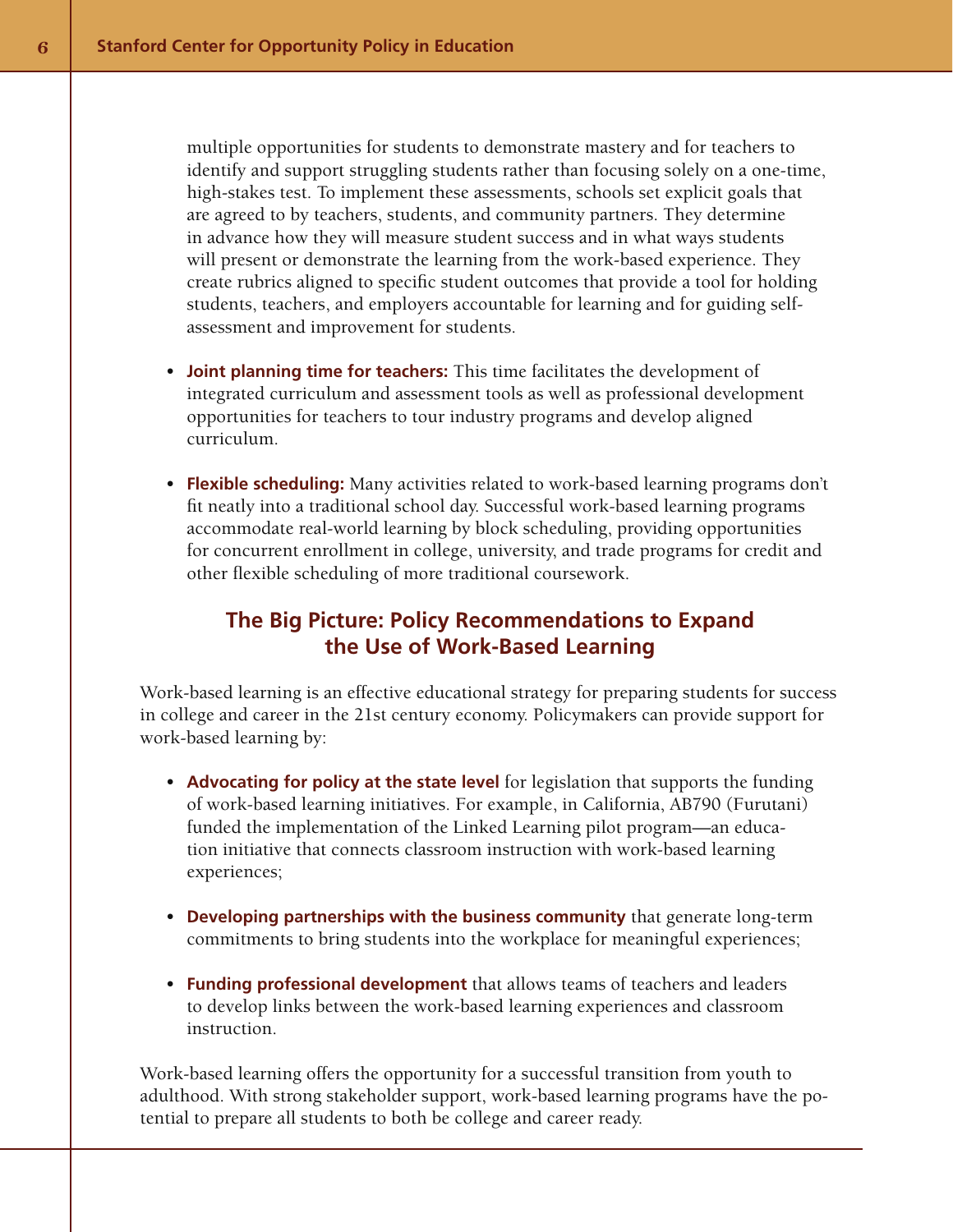#### **Resources**

California Linked Learning Initiative, District Leadership Series: SCOPE is working with district, school, industry, non-profit, and higher educational leaders in California to help build and advance the field of Linked Learning. One product of this work is a series of case studies and briefs, which can be accessed at: http://edpolicy.stanford.edu/ projects/193.

For more specific information on the development of work-based learning programs, check out the work-based learning guide from the National Academy Foundation (http:// naf.org/files/WorkBasedLearningGuide2012\_sm.pdf) or the Linked Learning Programs (http://linkedlearning.org/).

## **References**

- Alliance for Excellent Education. (2013). The role of work-based learning in preparing students for college and a career. Webinar. Retrieved from http://media.all4ed.org/ webinar-apr-23-2013.
- Bremer, C. D., & Madzar, S. (1995). Encouraging employer involvement in youth apprenticeship and other work-based learning experiences for high school youth. *Journal of Vocational and Technical Education, 12*(1), 15-26.
- Center for Advanced Research and Technology (CART). (2011). *Model for success: CART's Linked Learning program increases college enrollment.* Clovis, CA: Author.
- Colley, D. A., & Jamison, D. (1998). Post school results for youth with disabilities: Key indicators and policy implications. *Career Development for Exceptional Individuals, 21,* 145-160.
- Ed-Data. (2012). *State of California education profile 2010-2011: Schools.* Retrieved from, Ed-Data: http://www.ed-data.k12.ca.us/App\_Resx/EdDataClassic/fsTwoPanel.aspx?#!bottom=/ \_layouts/EdDataClassic/school/MCSchool-Results.asp
- Friedlaender, D., & Darling-Hammond, L. (2007). *High schools for equity: Policy supports for student learning in communities of color.* Stanford, CA: School Redesign Network. Retrieved from, http://edpolicy.stanford.edu/publications/pubs/100.
- National Academy Foundation. (2012). A *Guide to work-based learning: A continuum of activities and experiences.* New York: Author.
- San Diego Unified School District. (2013). *Spring accountability report card: Kearny Construction Tech Academy.* San Diego, CA: Author.
- Symonds, William C., Schwartz, R., & Ferguson, R. F. (2011.) *Pathways to prosperity: Meeting the challenge of preparing young Americans for the 21st century.* Cambridge, MA: Pathways to Prosperity Project, Harvard University Graduate School of Education.